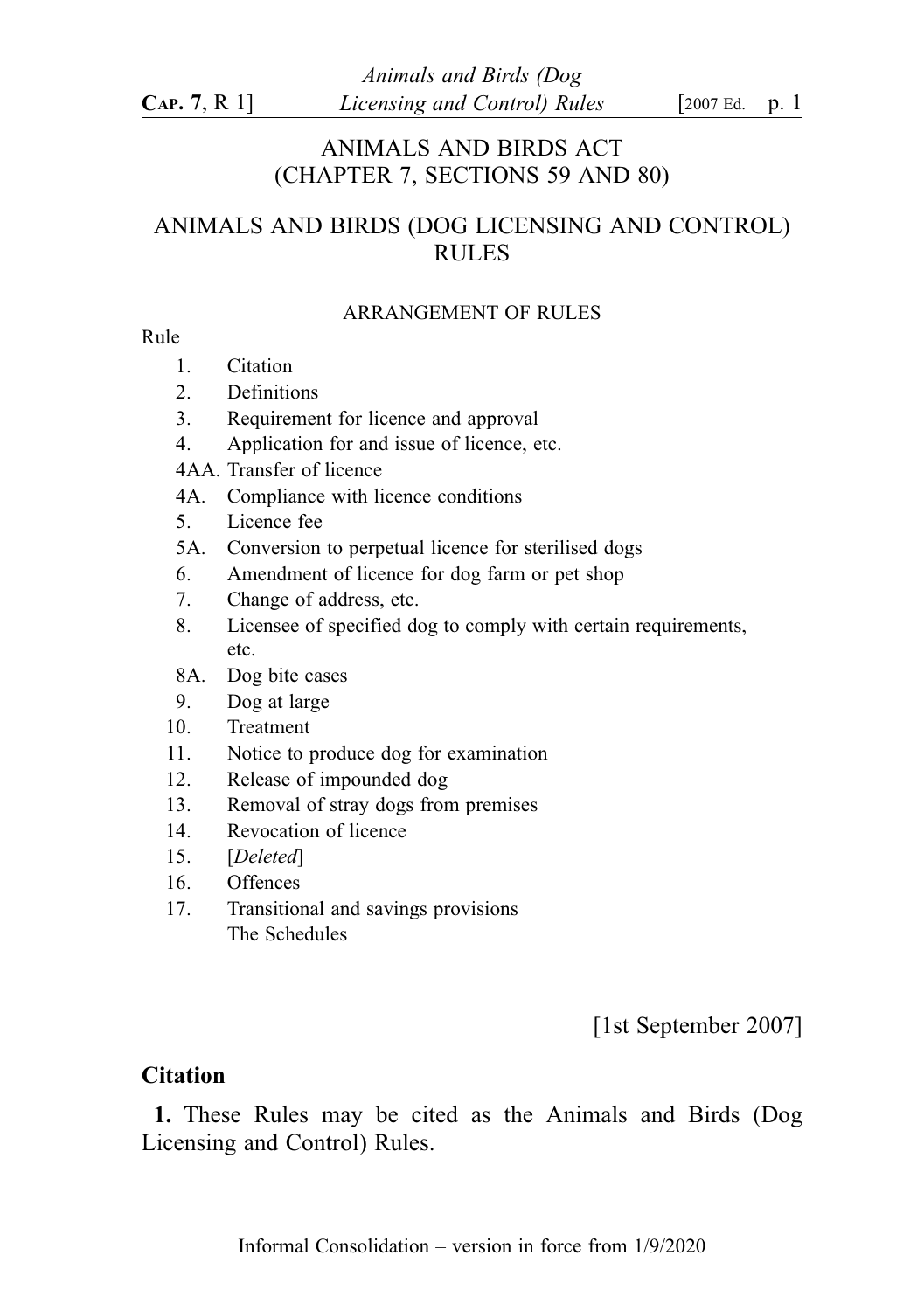### **Definitions**

2. In these Rules, unless the context otherwise requires —

"animal infirmary" means any veterinary centre licensed under section 54 of the Act, or any premises designated by the Director-General to be used for the keeping or treatment of animals;

- "dog farm" means a farm licensed under the Animals and Birds (Licensing of Farms) Rules (R 3) and which is used for the breeding of dogs;
- "keep", in relation to a dog, includes keeping the dog for the purposes of sale, or arranging adoption or fostering;

```
[S 38/2017 wef 01/03/2017]
```
"licence" means a licence issued by the Director-General under rule  $4(2)(a)$  or  $4AA(4)(a)$ ;

[S 727/2020 wef 01/09/2020]

"licence fee" means the fee referred to in rule 5;

"licensee" includes a transferee who is issued a licence under rule  $4AA(4)(a)$ ;

[S 727/2020 wef 01/09/2020]

"microchip" means a microchip that conforms with the standards of the International Organization for Standardization (ISO);

> [S 686/2010 wef 15/11/2010] [S 38/2017 wef 01/03/2017]

"owner" has the same meaning as in section 41 of the Act;

[S 38/2017 wef 01/03/2017]

"perpetual licence", in relation to a dog, means a licence that is valid for the lifetime of the dog unless the licence is earlier revoked or cancelled;

[S 727/2020 wef 01/09/2020]

"pet shop" has the same meaning as in rule 2 of the Animals and Birds (Pet Shop and Exhibition) Rules (R 2).

[S 38/2017 wef 01/03/2017]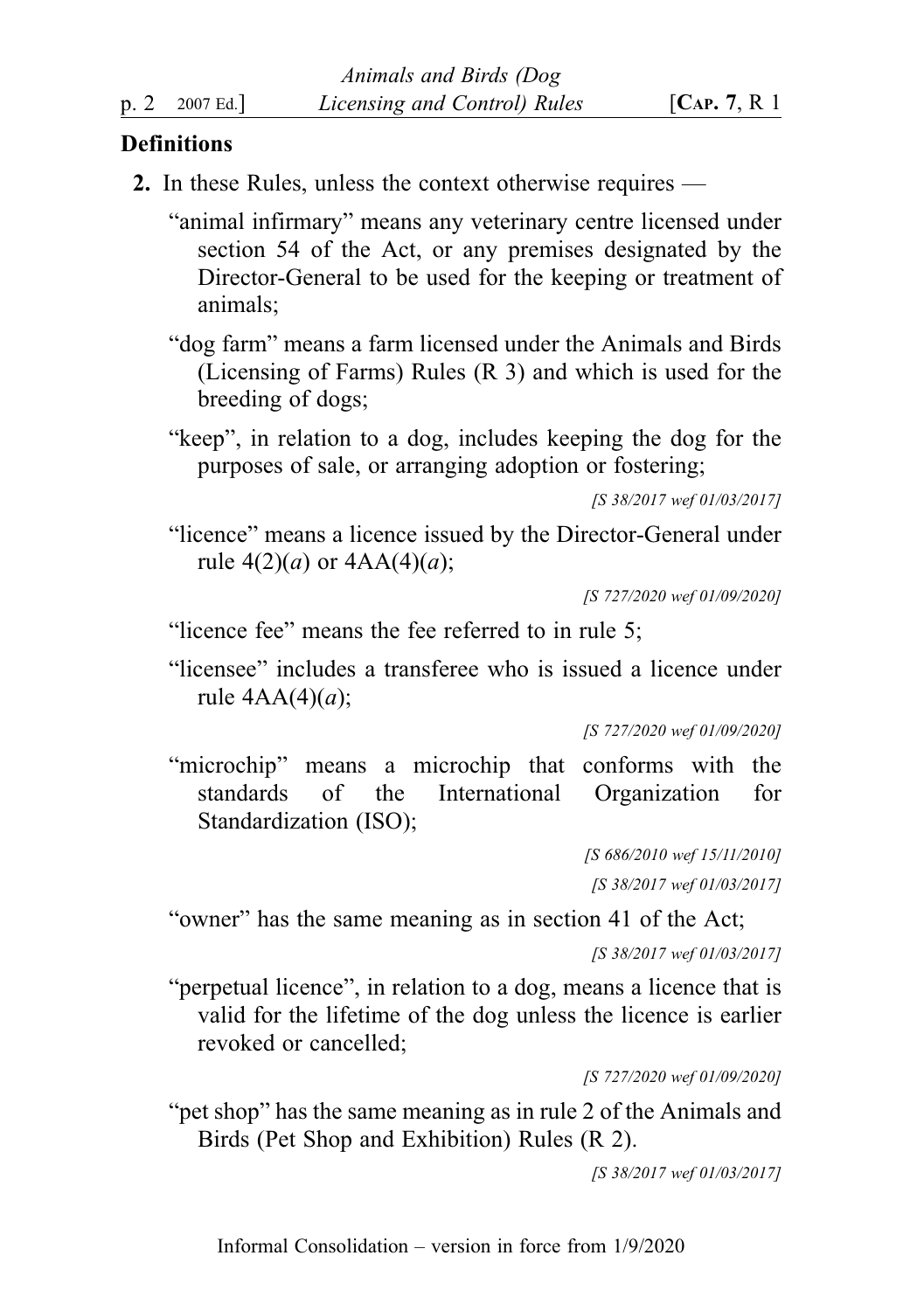### Requirement for licence and approval

3.—(1) No person shall own or keep a dog unless that person has taken out a licence in respect of the dog.

[S 38/2017 wef 01/03/2017]

(1A) The Director-General may exempt any person or class of persons from paragraph (1) for such duration, and subject to such conditions, as the Director-General may determine.

[S 38/2017 wef 01/03/2017]

(2) No person shall keep more than 3 dogs in any premises (not being a dog farm or a pet shop) without the prior permission of the Director-General.

#### [S 38/2017 wef 01/03/2017]

(3) The Director-General may grant permission under paragraph (2) for the keeping of more than 3 dogs in any premises (not being a dog farm or a pet shop), subject to  $-$ 

(a) the imposition of additional conditions of the licence; and

(b) the payment of the appropriate licence fee.

[S 38/2017 wef 01/03/2017]

(4) No person shall keep more than one dog of any breed specified in the Second Schedule in any premises without the prior permission of the Director-General.

#### [S 686/2010 wef 15/11/2010]

(5) The Director-General may grant permission under paragraph (4) for the keeping of more than one dog of any breed specified in the Second Schedule in any premises, subject to —

(a) the imposition of additional conditions of the licence; and

(b) the payment of the appropriate licence fee.

[S 686/2010 wef 15/11/2010]

(6) Paragraph (4) shall not apply to any person who, immediately before 15th November 2010, holds valid licences for more than one dog of any breed specified in the Second Schedule for so long as those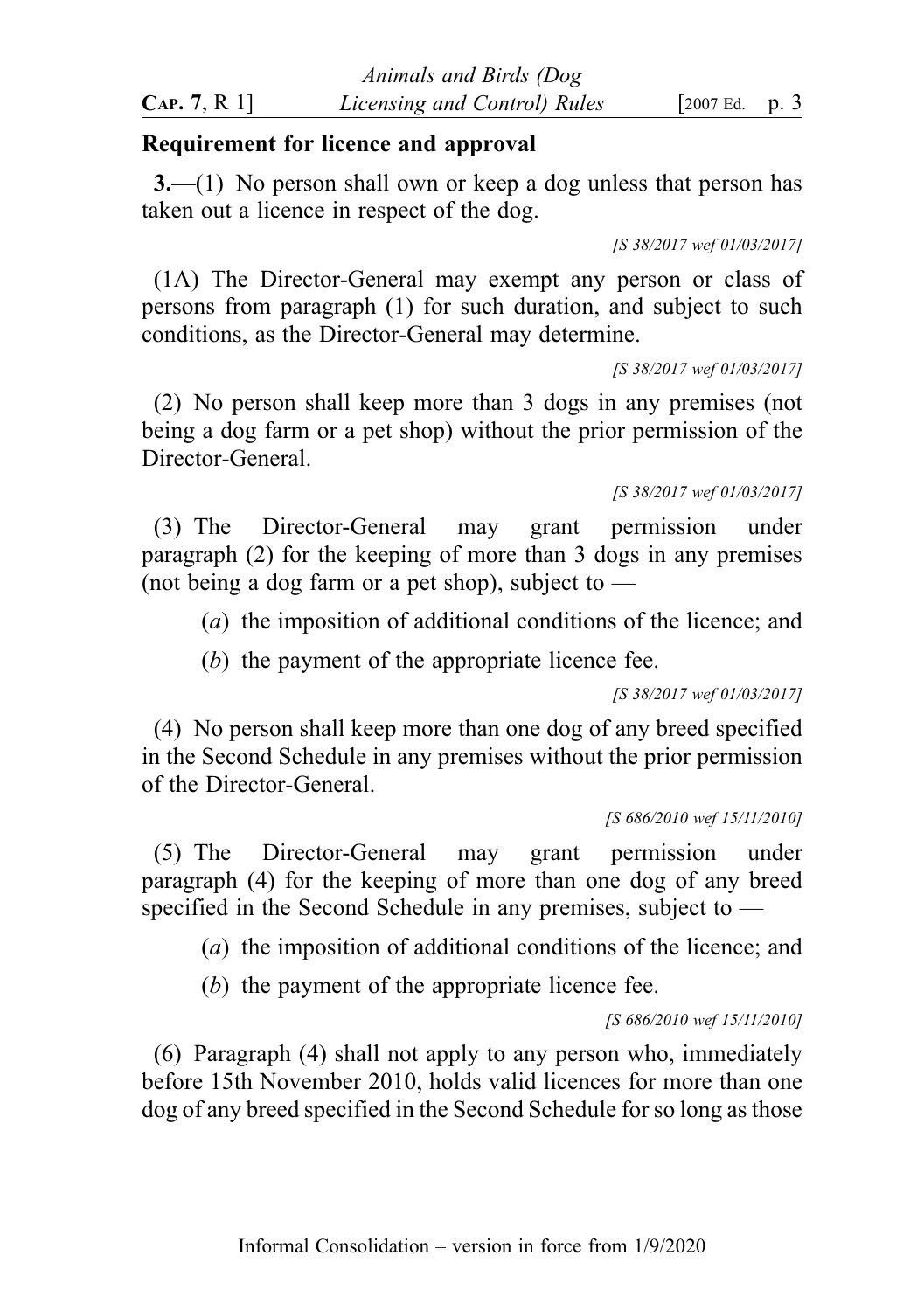licences are not revoked or are renewed and not subsequently revoked.

[S 686/2010 wef 15/11/2010]

(7) The issue of a licence in respect of a dog of any breed specified in the Second Schedule upon an application that is made pursuant to rule 4(8) less than 12 months after the expiry of the previous licence in respect of the same dog shall be deemed to be a renewal for the purposes of paragraph (6).

[S 686/2010 wef 15/11/2010]

## Application for and issue of licence, etc.

4.—(1) An application for a licence in respect of a dog shall be made to the Director-General in such form or manner as the Director-General may require, and shall be accompanied by —

- (a) [Deleted by S 727/2020 wef 01/09/2020]
- (b) such particulars, information and documents as may be specified by the Director-General; and
- (c) proof that the dog has been implanted with a microchip.

(2) On receipt of an application under paragraph (1), the Director-General may —

(a) on the payment of the appropriate licence fee, issue a licence to the applicant subject to any condition that the Director-General thinks fit to impose; or

[S 727/2020 wef 01/09/2020]

(b) refuse to issue a licence to the applicant.

(3) Where the Director-General refuses to issue a licence under paragraph  $(2)(b)$ , he shall, if requested to do so by the applicant, state in writing the reasons for his refusal.

- $(4)$  A licence issued is valid
	- (a) for the duration specified in the licence; or
	- (b) in the case of a perpetual licence, for the lifetime of the dog,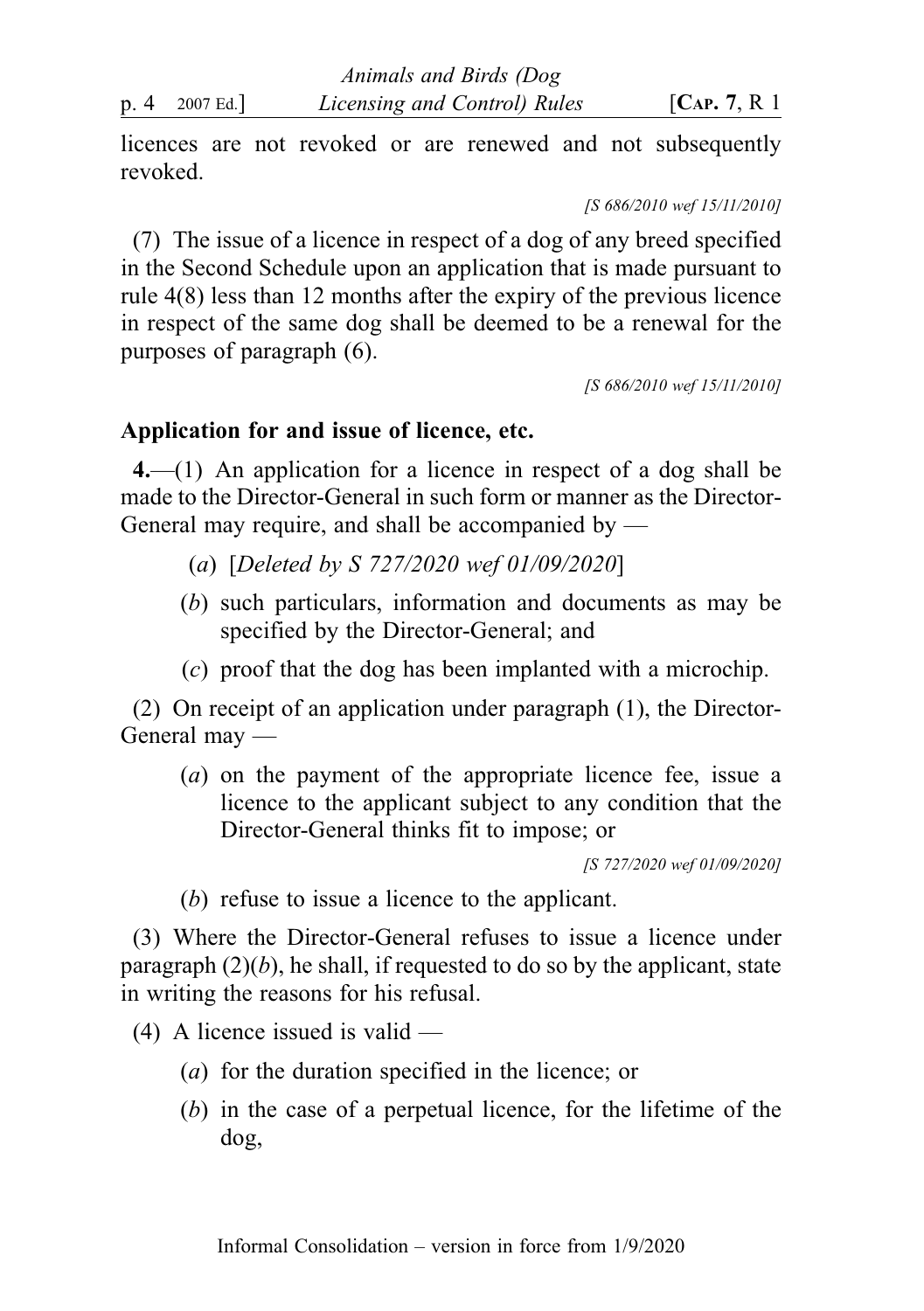unless the licence is earlier revoked or cancelled.

[S 727/2020 wef 01/09/2020]

(5) The Director-General may, at any time, vary or revoke any of the existing conditions of the licence or impose new conditions.

(6) Every licensee shall, except where he has informed the Director-General of the loss or death of his dog or his ceasing to keep the dog under paragraph (7), renew his licence before its expiry —

- (a) by paying to the Director-General the appropriate licence fee; and
- (b) by providing to the Director-General such particulars, information and documents as may be specified by the Director-General.

(7) A licensee must, within the time specified in the licence, inform the Director-General and produce documentary proof —

- (a) of the loss or death of the licensee's dog; or
- (b) that the licensee is no longer keeping the dog.

[S 38/2017 wef 01/03/2017]

(7A) Where a licensee informs the Director-General under paragraph  $(7)(b)$  that the licensee is no longer keeping the licensee's dog, the licensee must also provide to the Director-General the particulars of the person who is keeping the dog.

[S 38/2017 wef 01/03/2017]

(7B) A licence in respect of a dog (that is not kept for sale in a dog farm or a pet shop) is cancelled —

- (a) in the case of the loss or death of the dog, upon the licensee informing the Director-General of such loss or death under paragraph  $(7)(a)$ ; or
- (b) in the case where the licensee is no longer keeping the dog, when  $-$ 
	- (i) the licensee has provided the Director-General the particulars required under paragraph (7A); and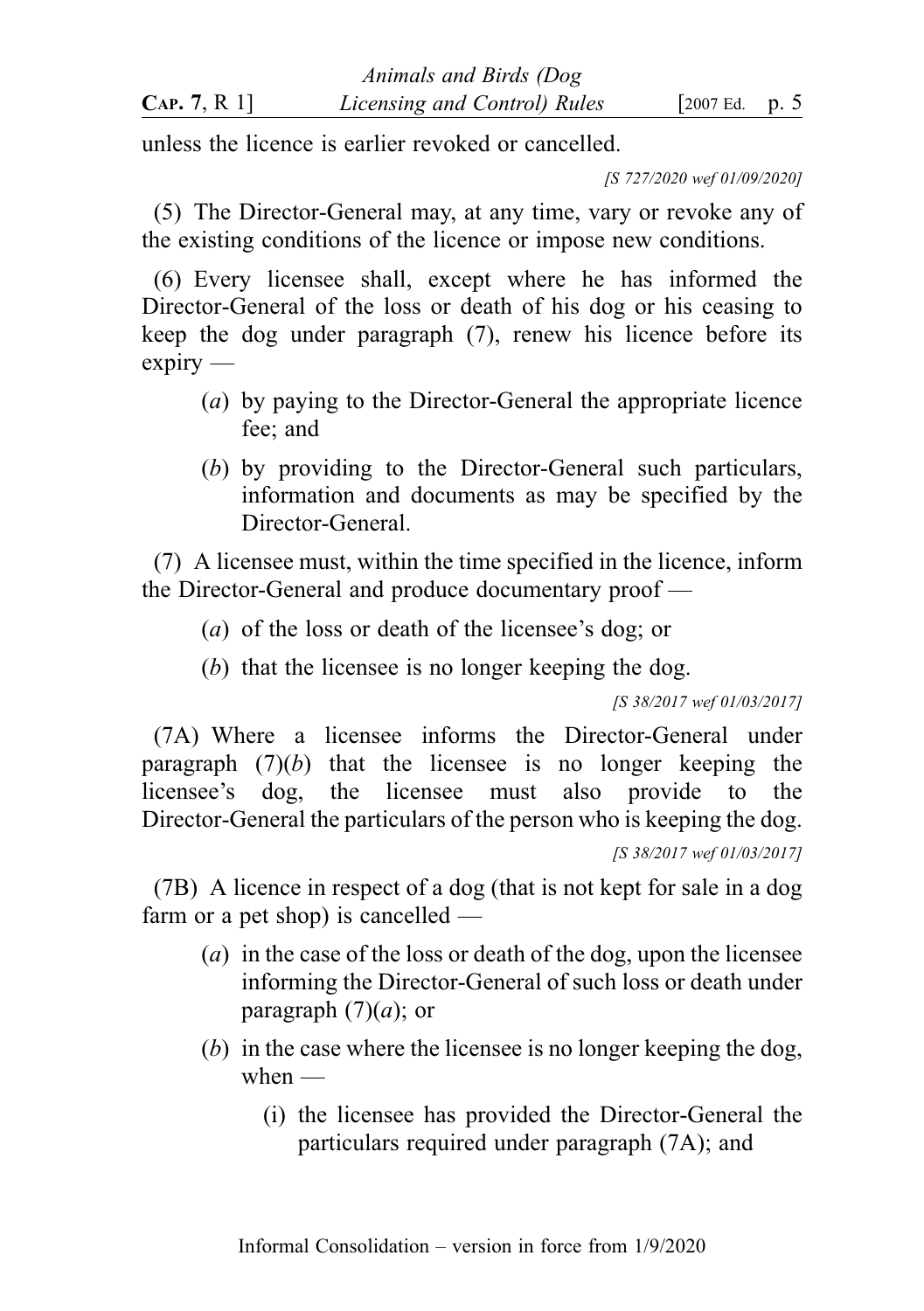(ii) the dog becomes the subject of another licence.

[S 38/2017 wef 01/03/2017]

(8) Where a licensee does not renew the licence for his dog before its expiry, he shall apply for a new licence in accordance with paragraph (1).

## Transfer of licence

4AA.—(1) Subject to paragraph (2), an application for the transfer of a licence (whether issued before, on or after 1 September 2020) for a dog (whether or not it is sterilised) may be made by the licensee (called the transferor) to another person (called the transferee) if, as at the date on which the application is made, the dog is not kept for sale in a dog farm or a pet shop.

(2) In addition to the condition in paragraph (1), an application to transfer a perpetual licence may only be made if, as at the date on which the application is made, not more than 2 other dogs are kept at the premises at which the dog (the licence of which is to be transferred) is to be kept after the transfer.

- (3) An application mentioned in paragraph (1) must be
	- (a) made to the Director-General and in the form and manner required by the Director-General; and
	- (b) accompanied by the particulars, information and documents specified by the Director-General.

(4) On receipt of an application under paragraph (1), the Director-General may —

- (a) issue a licence to the transferee subject to any condition that the Director-General thinks fit to impose; or
- (b) refuse to approve the application.

(5) Where the Director-General refuses to approve the application to issue a licence under paragraph  $(4)(b)$ , the Director-General must, if requested to do so by the transferor, state in writing the reasons for his refusal.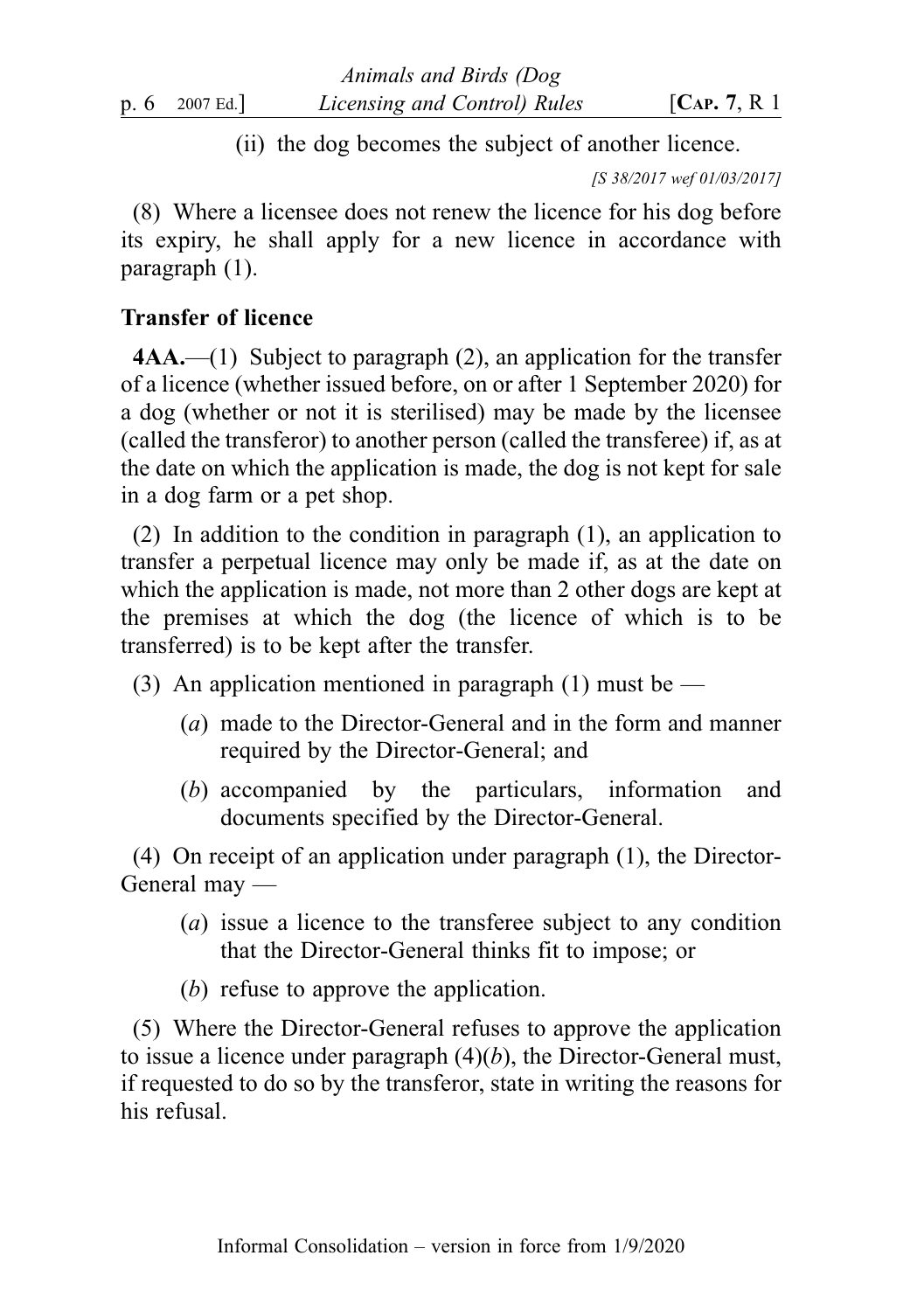- (6) A licence issued under paragraph  $(4)(a)$ 
	- (a) is valid for the remaining validity period of the licence that is transferred; or
	- (b) is a perpetual licence if the licence that is transferred is a perpetual licence.

[S 727/2020 wef 01/09/2020]

## Compliance with licence conditions

4A. A licensee must comply with any condition of the licence imposed under these Rules.

[S 38/2017 wef 01/03/2017]

## Licence fee

5.—(1) The licence fee payable for the issue or the renewal of a licence (other than a licence mentioned in paragraph  $(2)(a)$  or  $(b)$ ) is specified in Part I of the First Schedule.

- (2) The licence fee payable for the issue or the renewal of
	- (a) a licence to keep dogs for breeding in a dog farm is specified in Part II of the First Schedule; and
	- (b) a licence to keep dogs for sale in a dog farm or a pet shop is specified in Part III of the First Schedule.

(3) The appropriate licence fee to be paid under rule  $4(2)(a)$  or (6) must be for the whole validity period of the licence required to be issued or renewed.

[S 727/2020 wef 01/09/2020]

(4) The Director-General may, as the Director-General thinks fit, waive or refund, wholly or in part, any licence fee paid or payable under these Rules.

[S 38/2017 wef 01/03/2017]

### Conversion to perpetual licence for sterilised dogs

5A.—(1) A specified licence for a dog that has been sterilised as at the date the licence is issued is converted to a perpetual licence with effect from 1 September 2020.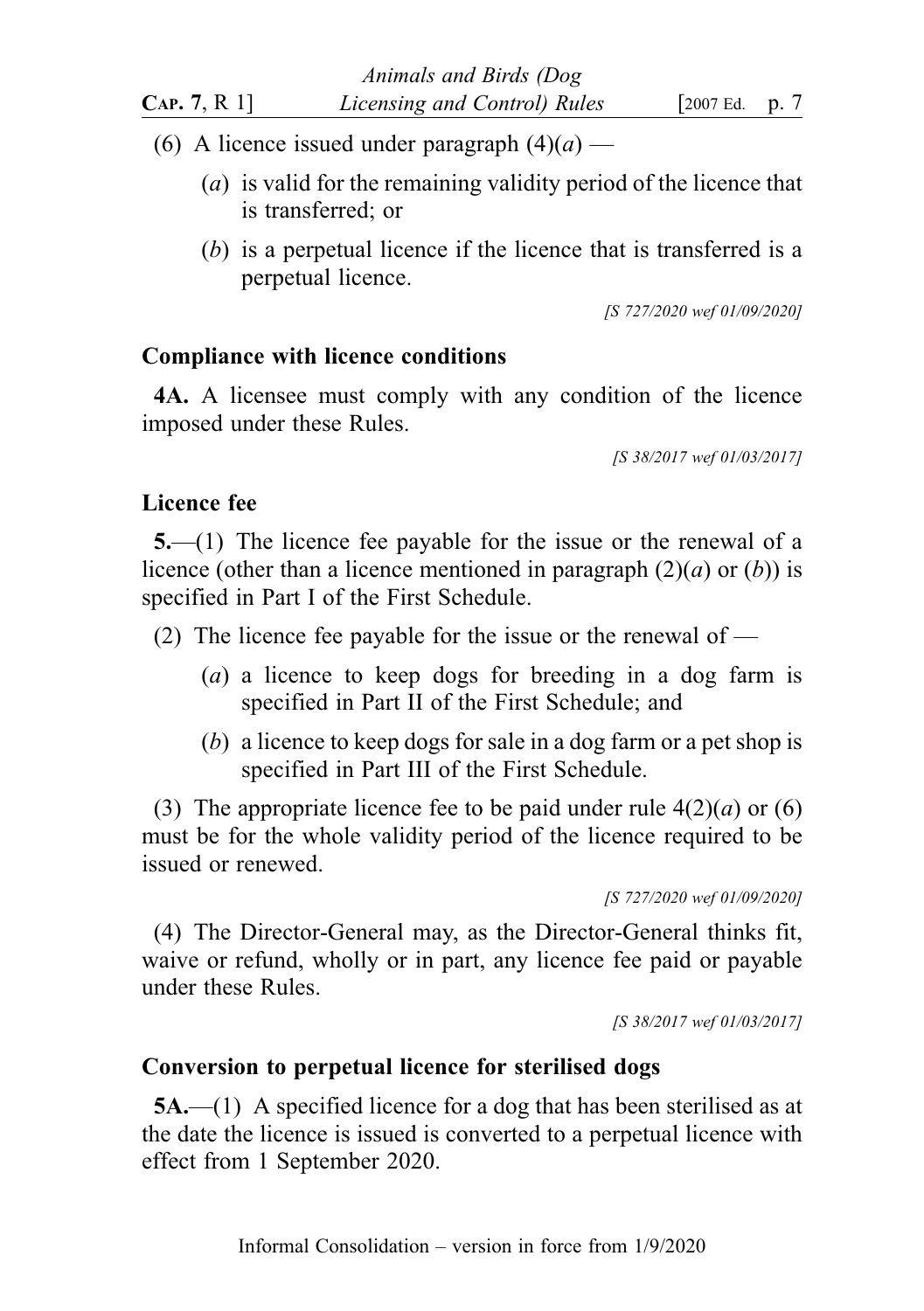- $(2)$  Where
	- (a) before, on or after 1 September 2020, a licence with a validity period of 3 years was issued in respect of an unsterilised dog;
	- (b) the dog was sterilised before the expiry of the licence; and
	- (c) the licensee provides the evidence of the sterilisation in the form and manner specified by the Director-General,

the licence is converted to a perpetual licence with effect from —

- (d) where the dog was sterilised before 1 September 2020 and the licensee had, before that date, provided the evidence of the sterilisation in the form and manner specified by the Director-General — 1 September 2020; or
- (e) where the dog was sterilised whether before, on or after 1 September 2020 and the licensee provides, on or after that date, the evidence of the sterilisation in the form and manner specified by the Director-General — the date on which the licensee provides the evidence of the sterilisation.
- $(3)$  Where
	- (a) before, on or after 1 September 2020, a licence with a validity period of 3 years was issued in respect of an unsterilised dog;
	- (b) the licence was transferred for the remaining validity period (whether or not the licence had previously been transferred to the transferor), and a licence issued to the transferee for the remaining validity period;
	- (c) as at the date of the application to transfer the licence from the transferor to the transferee, not more than 2 other dogs were kept at the premises at which the dog (the licence of which was to be transferred) was to be kept after the transfer;
	- (d) the dog (the licence of which was transferred) is sterilised before the expiry of the remaining validity period mentioned in sub-paragraph (b); and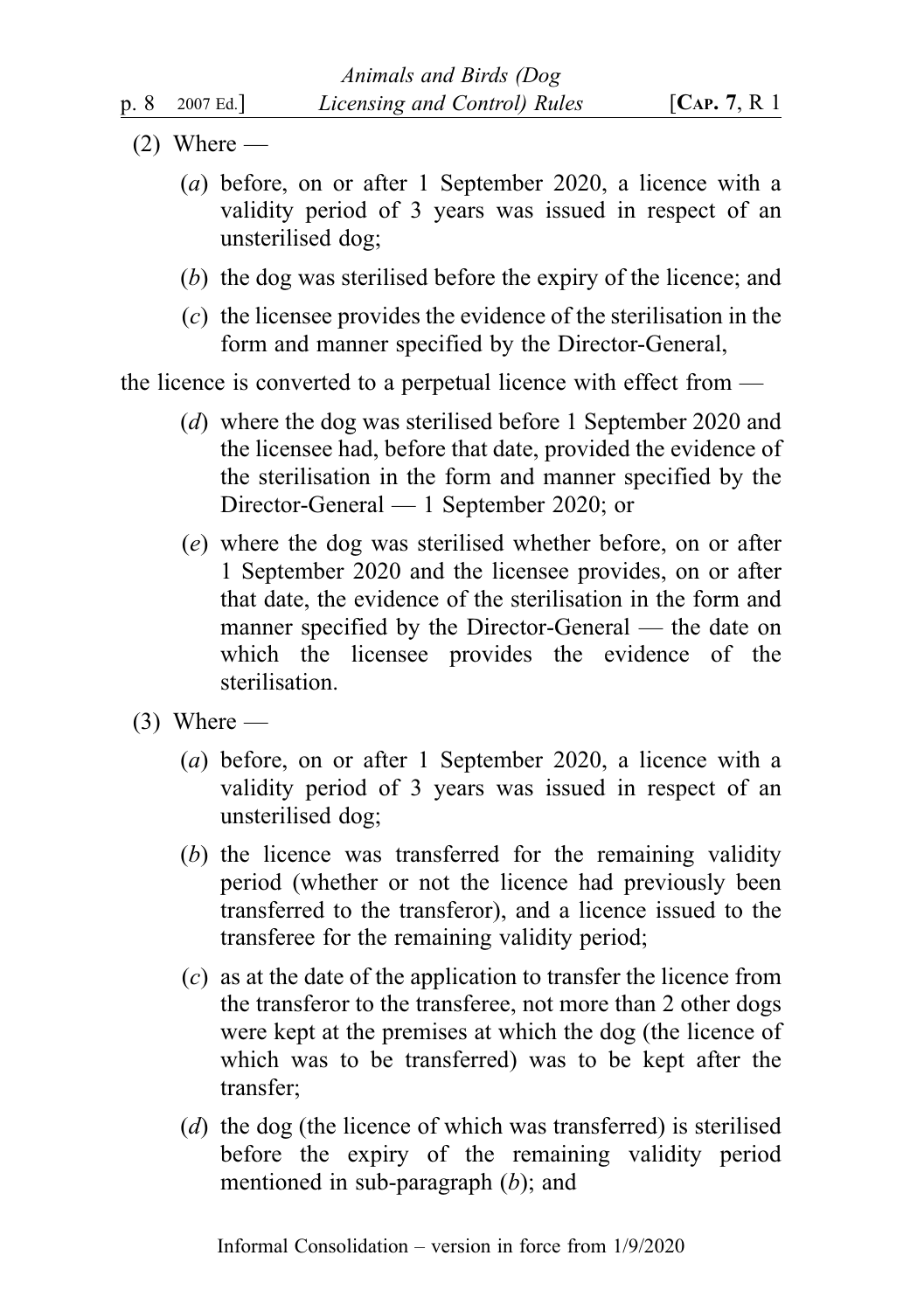(e) the transferee provides the evidence of the sterilisation in the form and manner specified by the Director-General,

the licence is converted to a perpetual licence with effect from —

- (f) where the dog was sterilised before 1 September 2020 and the transferee had, before that date, provided the evidence of the sterilisation in the form and manner specified by the Director-General — 1 September 2020; or
- (g) where the dog was sterilised whether before, on or after 1 September 2020 and the transferee provides, on or after that date, the evidence of the sterilisation in the form and manner specified by the Director-General — the date on which the licensee provides the evidence of the sterilisation.
- (4) In this rule, "specified licence" means a licence that is  $-$ 
	- (a) issued with a validity period of 3 years for a dog before 1 September 2020; and
	- (b) in force as at that date.

[S 727/2020 wef 01/09/2020]

## Amendment of licence for dog farm or pet shop

6.—(1) Where a licence has been issued in respect of the dogs in a dog farm or a pet shop, the licensee shall inform the Director-General of any change in the particulars pertaining to the dogs (other than the address at which the dogs are to be kept), as specified in the licence or the conditions thereof, within 14 days of the occurrence of the change.

```
[S 38/2017 wef 01/03/2017]
```
(2) After considering the change referred to in paragraph (1) and any additional information the Director-General requests from and is provided by the licensee, the Director-General may vary the licence, subject to the imposition of additional conditions on the licence.

(3) Where the number of dogs kept in a dog farm or a pet shop exceeds the maximum number of dogs permitted by the licence issued in relation to the dog farm or the pet shop, the licensee shall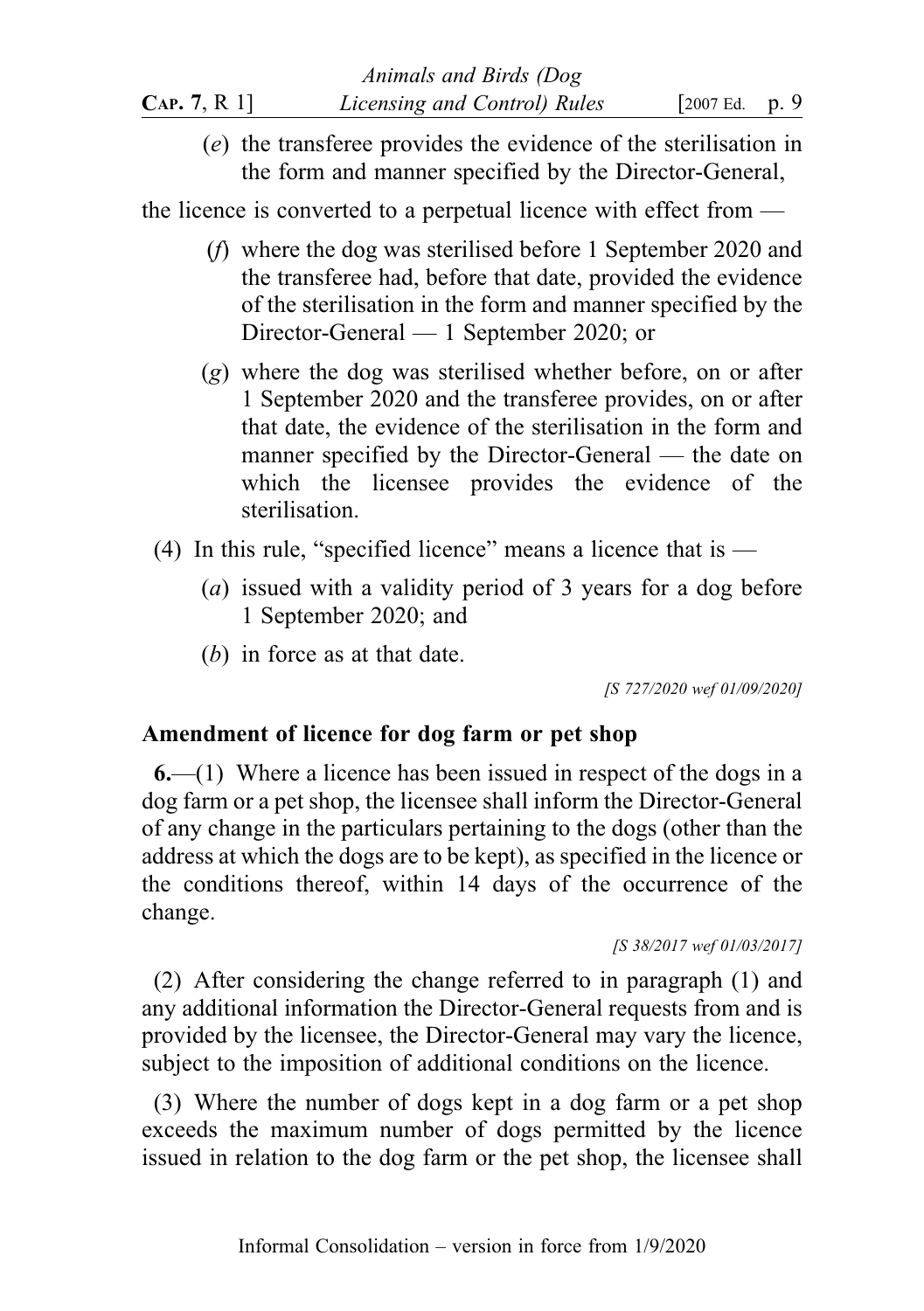apply to the Director-General to vary the licence within 14 days of the occurrence of the change.

[S 38/2017 wef 01/03/2017]

(3A) At any point in time, the number of dogs kept for sale in a dog farm or a pet shop must not exceed 200.

[S 38/2017 wef 01/03/2017]

(4) After considering an application for a variation of a licence in relation to a dog farm or a pet shop and any additional information the Director-General requests from and is provided by the licensee, the Director-General may vary the licence, subject to the payment of an additional fee by the licensee which shall be the amount which is —

(a) the difference between the licence fee paid for the licence to be varied and the licence fee which would have been payable if a licence is issued in relation to that dog farm or that pet shop with the increased number of dogs; and

[S 38/2017 wef 01/03/2017]

(b) adjusted pro-rata according to the proportion the remaining validity period (rounded to the nearest month) of the licence bears to the total validity period of that licence.

> [S 38/2017 wef 01/03/2017] [S 38/2017 wef 01/03/2017]

## Change of address, etc.

7.—(1) No licensee shall keep a dog in respect of which the licence is issued, or cause or permit that dog to be kept, at an address other than the address stated in the licence without the prior approval of the Director-General.

(2) Where a dog is to be kept at an address other than the address stated in the licence, the licensee shall apply, in writing and within the time specified in the licence, to the Director-General for approval of the change of address at which the dog is to be kept.

[S 38/2017 wef 01/03/2017]

(3) Where the Director-General refuses to approve the change under paragraph (2), he shall, if requested to do so by the licensee, state in writing the reasons for his refusal.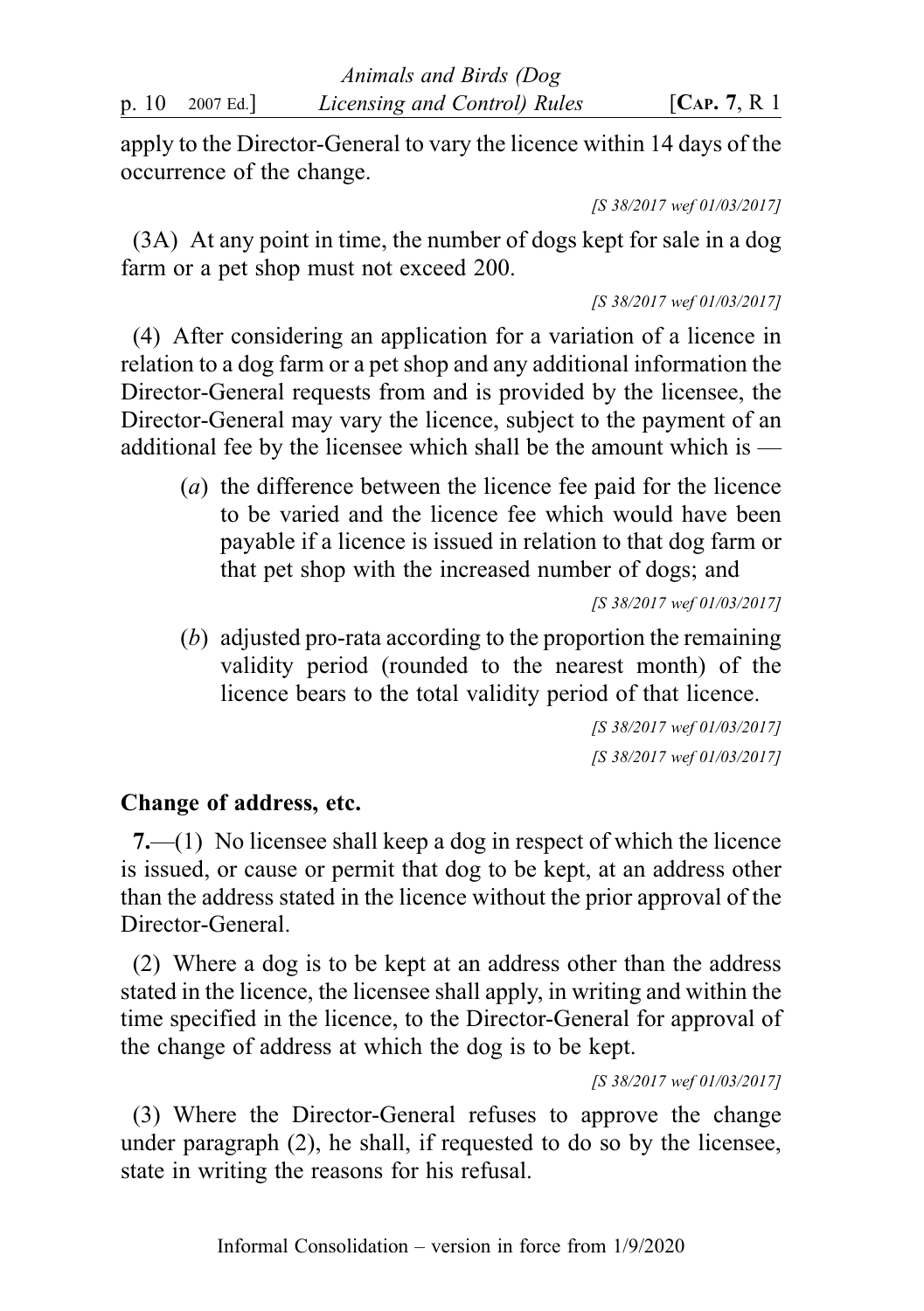| CAP. 7, R 1] | Licensing and Control) Rules | [2007 Ed. p. 11] |  |
|--------------|------------------------------|------------------|--|

(4) Every licensee shall inform the Director-General in writing of any change in his address as stated in his licence within 28 days of such change.

(5) Where the address stated in the licence is the residential address of the licensee, and the licensee has made a report of the change of his residential address under section 8 of the National Registration Act (Cap. 201), he shall be deemed to have informed the Director-General of the change of his residential address in compliance with paragraph (4).

[S 686/2010 wef 15/11/2010]

## Licensee of specified dog to comply with certain requirements, etc.

8.—(1) Where a licensee owns or keeps any of the breeds of dogs specified in Part I of the Second Schedule, he shall comply with the following requirements:

- (a) the dog shall be implanted with a microchip;
- (b) the dog, if over 6 months of age, shall be sterilised;
- (c) the licensee shall have in force a policy of insurance approved by the Director-General for an amount of not less than \$100,000 to cover any injury to persons or animals or damage to property that might be caused by the dog;
- (d) the licensee shall furnish to the Director-General security in the form of a banker's guarantee for \$5,000, which shall be forfeited if —
	- (i) the licensee allows the dog to be in a public place otherwise than on a leash and securely fitted with a muzzle sufficient to prevent it from biting a person; or
	- (ii) the dog is reported lost; and
- (e) the licensee whose licence was obtained on or after 15th November 2010 shall subject his dog to undergo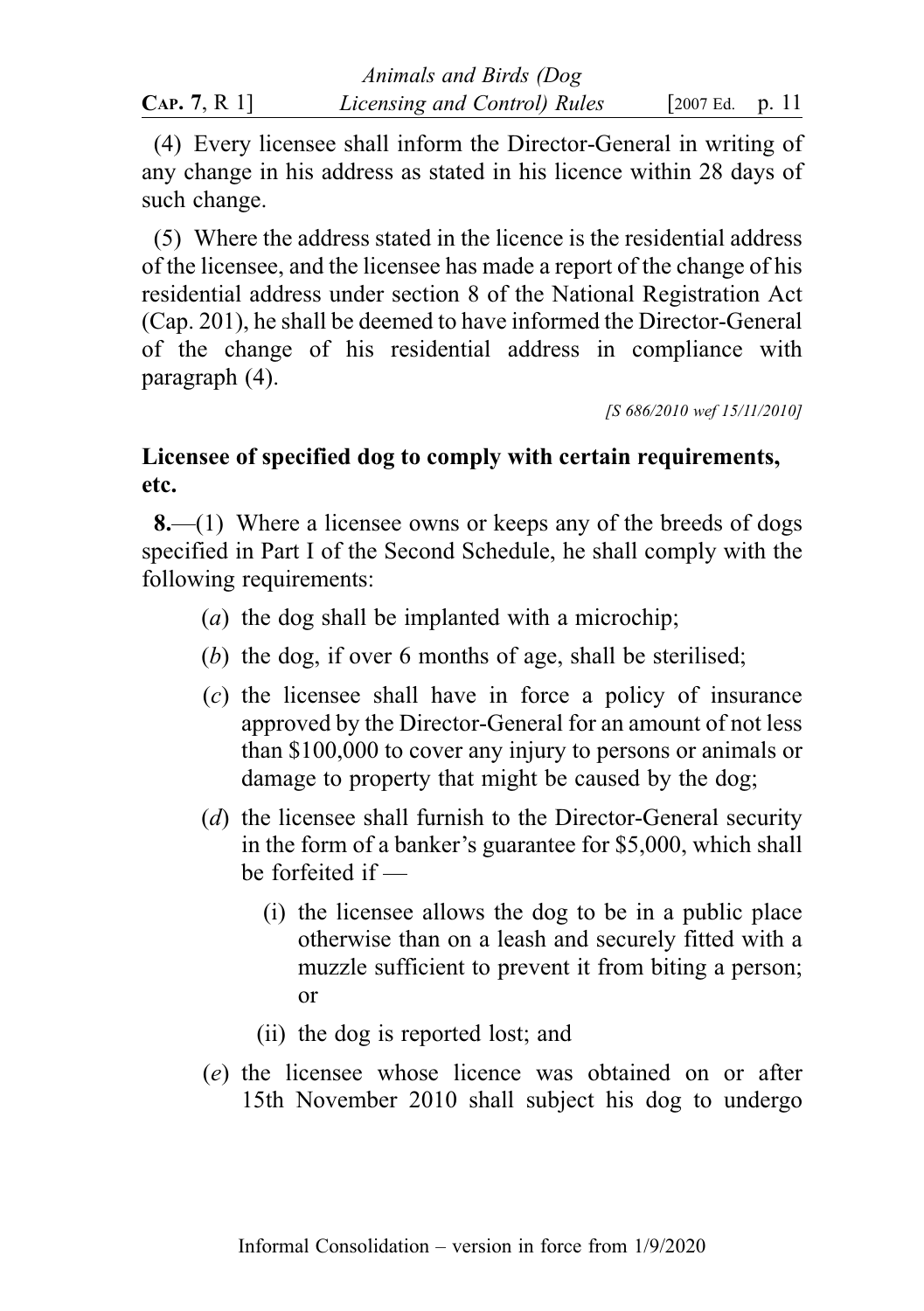obedience training in a manner and within such period that may be determined by the Director-General.

[S 686/2010 wef 15/11/2010]

(2) Where a licensee owns or keeps any of the breeds of dogs specified in Part II of the Second Schedule, he shall comply with the following requirements:

- (a) the dog shall be implanted with a microchip;
- (b) the licensee shall have in force a policy of insurance approved by the Director-General for an amount of not less than \$100,000 to cover any injury to persons or animals or damage to property that might be caused by the dog;
- (c) the licensee shall furnish to the Director-General security in the form of a banker's guarantee for \$2,000, which shall be forfeited if —
	- (i) the licensee allows the dog to be in a public place otherwise than on a leash and securely fitted with a muzzle sufficient to prevent it from biting a person; or
	- (ii) the dog is reported lost; and
- (d) the licensee whose licence was obtained on or after 15th November 2010 shall subject his dog to undergo obedience training in a manner and within such period that may be determined by the Director-General.

[S 686/2010 wef 15/11/2010]

(3) The Director-General may, in his discretion, give a direction to any licensee who owns or keeps any dog that is not of a breed specified under the Second Schedule to comply with all or any of the requirements specified in paragraph (1) or (2).

[S 686/2010 wef 15/11/2010]

(4) Any licensee who is given a direction by the Director-General under paragraph (3) shall comply with the direction.

[S 686/2010 wef 15/11/2010]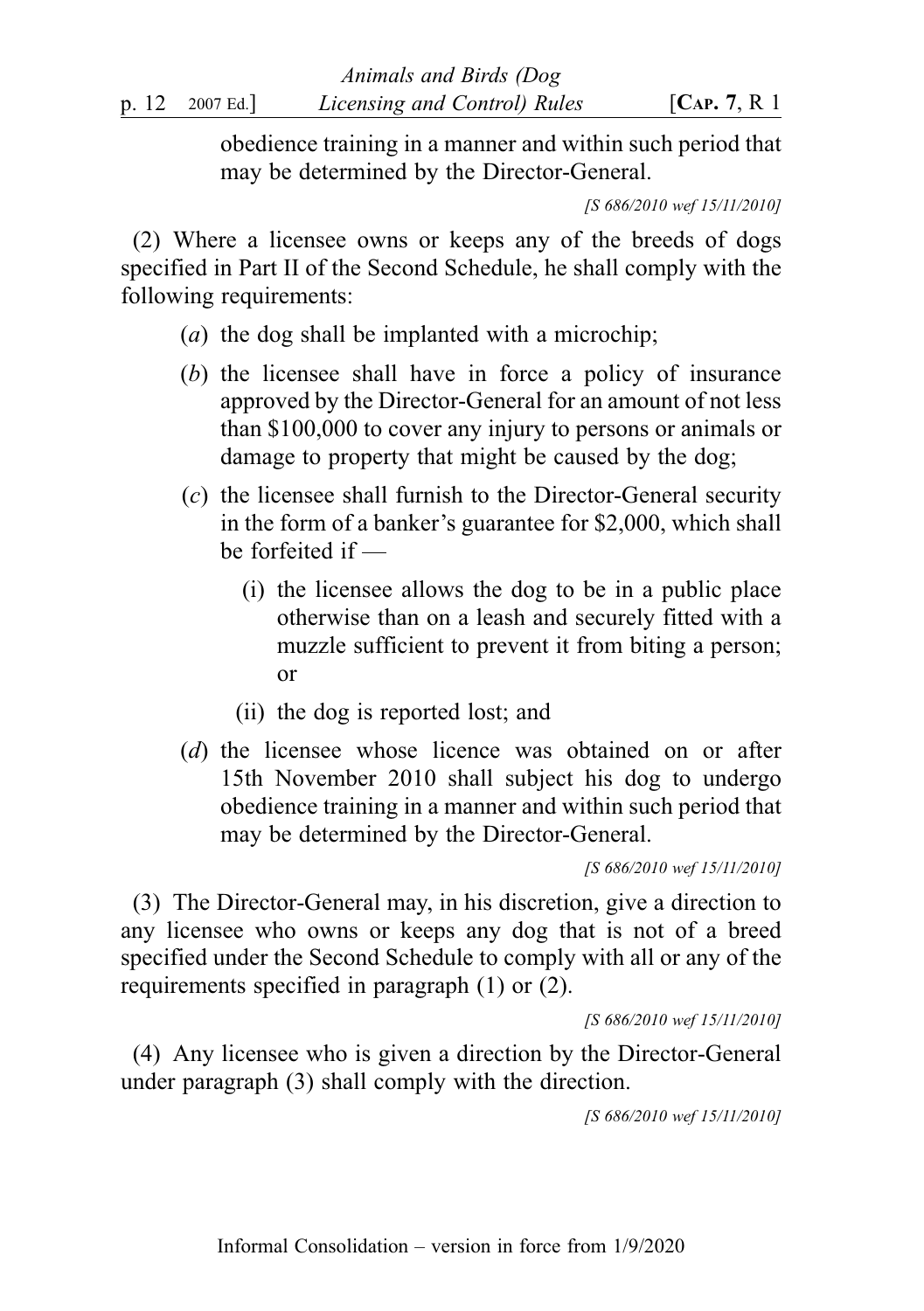|              | Animals and Birds (Dog       |                     |  |  |
|--------------|------------------------------|---------------------|--|--|
| CAP. 7, R 1] | Licensing and Control) Rules | [ $2007$ Ed. p. 13] |  |  |

#### Dog bite cases

8A.—(1) Where a person makes a report to the Director-General that he was bitten by a dog, the Director-General may require the person to provide a medical report relating to his injury for the purposes of investigation.

(2) Where a person makes a report to the Director-General that an animal belonging to him or under his charge was bitten by a dog, the Director-General may require the person to provide a veterinary report relating to the animal's injury for the purposes of investigation.

(3) The Director-General or an authorised officer may in writing direct the licensee of any dog that is reasonably believed to have bitten a person or another animal to deliver the dog as well as the whole or any sample of any article or substance which has been in contact therewith to an authorised examiner at a specified place and time.

(4) The Director-General may, having regard to all the circumstances of the case and the severity of the injury caused to any person or animal by a dog as a result of biting, in his discretion direct the licensee of the dog involved to —

- (a) comply with all or any of the requirements specified in rule 8(1) or (2); and
- (b) secure the premises where the dog is kept to prevent the escape of the dog from the premises.

(5) Any licensee who is given a direction by the Director-General under paragraph (3) or (4) shall comply with that direction.

(6) This rule shall apply only to cases of dog bites occurring on or after 15th November 2010.

[S 686/2010 wef 15/11/2010]

### Dog at large

9.—(1) A dog (whether or not licensed) may be seized, impounded, destroyed or otherwise dealt with in such a manner as the Director-General thinks fit if it is found —

(a) at large;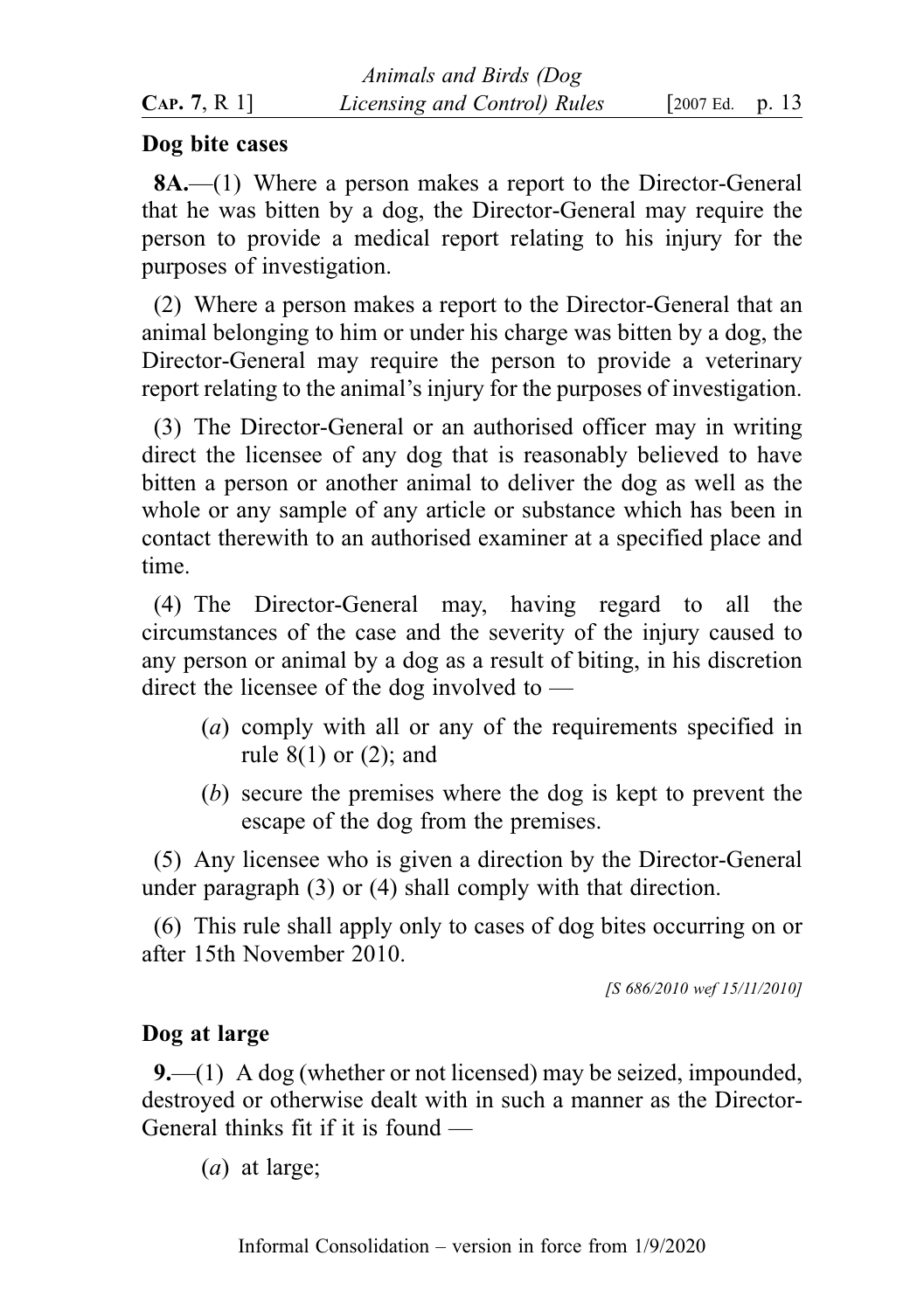(b) in a public place otherwise than on a leash and under the control of the person in charge of the dog at the time; or

[S 686/2010 wef 15/11/2010]

(c) in a public place without being securely fitted with a muzzle sufficient to prevent the dog from biting a person, where it is of any of the breeds specified in the Second Schedule or where the Director-General has required the dog to be fitted with a muzzle as a condition of licence.

(2) The owner of any dog that is found under any situation referred to in paragraph  $(1)(a)$ ,  $(b)$  or  $(c)$  shall be guilty of an offence and shall —

- (a) in the case of a situation referred to in paragraph  $(1)(a)$  or (b), be liable on conviction to a fine not exceeding \$5,000; and
- (b) in the case of a situation referred to in paragraph  $(1)(c)$ , be liable on conviction to a fine not exceeding \$5,000 and, in the case of a second or subsequent conviction, to a fine not exceeding \$10,000.

## Treatment

 $10$ .—(1) Any dog that is found to be, or suspected to be, suffering from any injury or is in poor physical condition —

- (a) may be impounded and taken to an animal infirmary; and
- (*b*) may be
	- (i) treated in the animal infirmary until cured and released to the owner after treatment; or
	- (ii) destroyed at once, or at any time whilst under treatment in the animal infirmary.

(2) A dog may be impounded at any animal infirmary or police station and detained therein pending instructions from the Director-General if —

(a) it is suffering from any injury or is in poor physical condition; and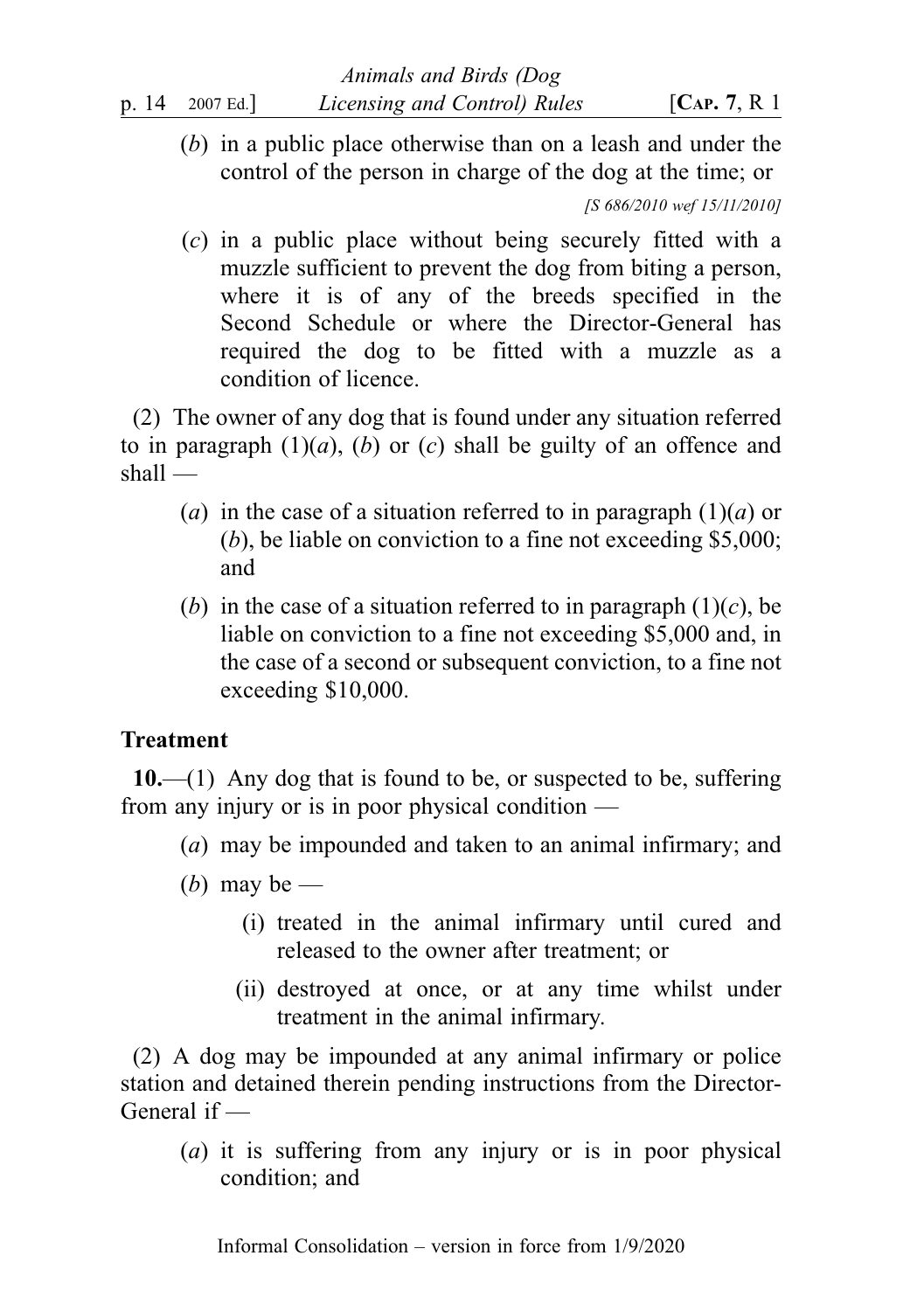(b) its owner is not known or cannot after reasonable efforts be found.

### Notice to produce dog for examination

11.—(1) The Director-General may, at any time, give a direction to the owner of a dog to produce the dog for examination or observation at an animal infirmary within 7 days of the date of the notice.

(2) Any owner of a dog who is given a direction by the Director-General under paragraph (1) shall comply with the direction.

(3) Any dog presented for examination or observation at an animal infirmary may be —

- (a) released;
- (b) treated until cured; or
- (c) destroyed at the discretion of the Director-General, if the veterinary surgeon attending to the dog considers the condition of the dog to be incurable or that the keeping of the dog entails suffering amounting to cruelty to the dog.

(4) Where the owner of a dog contravenes paragraph (2), the Director-General may impound the dog, treat it and release it to the owner or dispose of it in any manner he thinks fit.

## Release of impounded dog

 $12.$ —(1) Any dog that has been seized or impounded under these Rules may, at the discretion of the Director-General, be released to its owner.

(2) The Director-General may notify the owner by writing to his last known address to claim any dog seized or impounded under these Rules.

(3) If the owner of any dog that has been seized or impounded under these Rules fails to claim the dog within such period (which shall not be less than 7 days) as stipulated in the notice referred to in paragraph (2), the Director-General may dispose of the dog as he thinks fit.

[S 686/2010 wef 15/11/2010]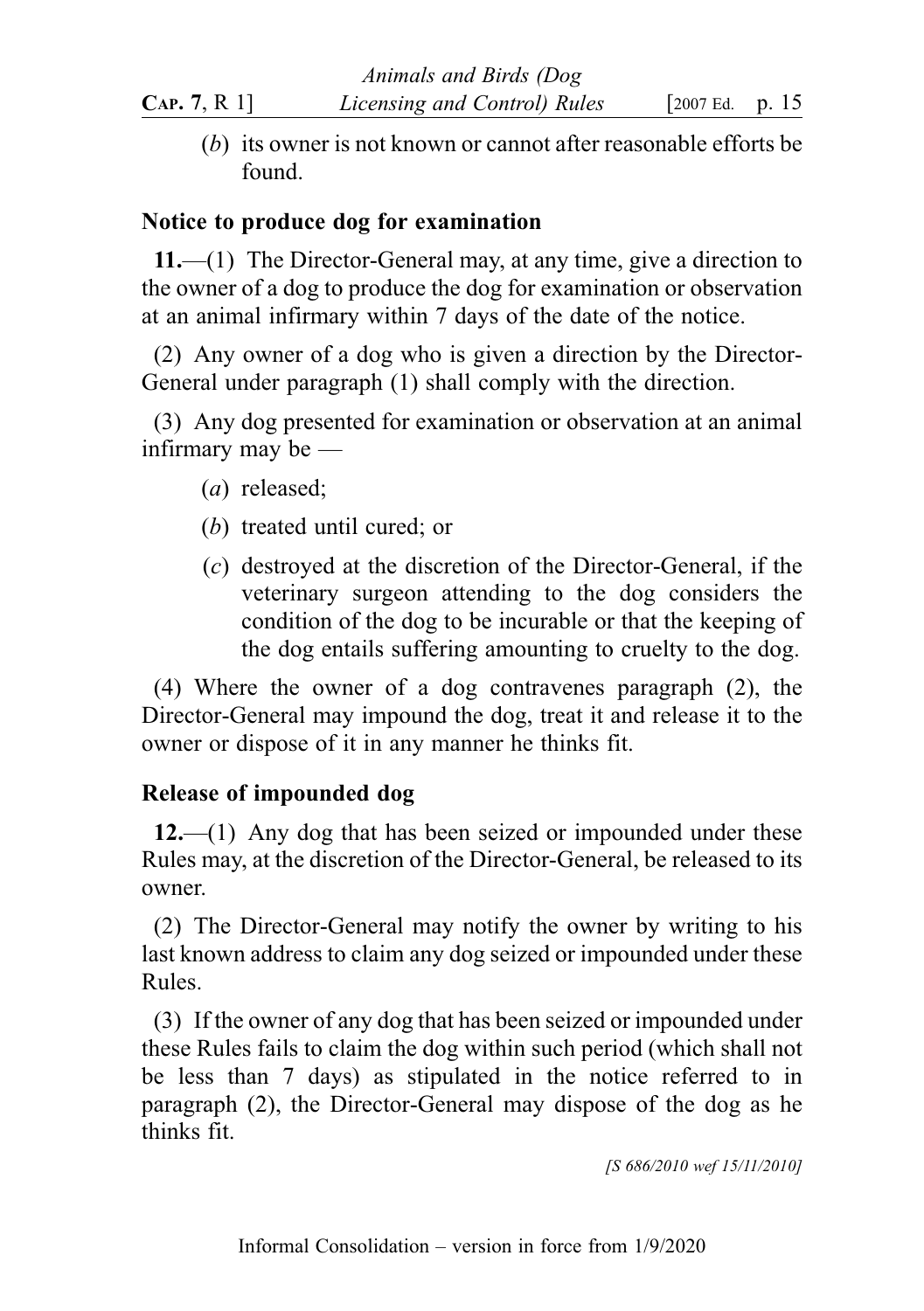(4) The owner of any dog seized or impounded under these Rules shall be liable to pay all expenses for the treatment, feeding and caring of the dog, and any other expenses incurred by the Director-General before the dog is released to the owner under paragraph (1).

## Removal of stray dogs from premises

13.—(1) The Director-General may give a direction to the owner of any premises —

- (a) to remove any stray dog found in the premises; and
- (b) to take such measures as may be necessary to prevent any stray dog from entering, or having shelter or breeding in, the premises.

(2) Any owner of any premises who is given a direction by the Director-General under paragraph (1) shall comply with the direction.

- (3) In this rule, unless the context otherwise requires
	- "owner", has the same meaning as in section 2(1) of the Building Maintenance and Strata Management Act (Act 47 of 2004), and includes any person for the time being in occupation of any premises;
	- "premises" does not include any housing estate built on any land vested in or held in trust for the Housing and Development Board established under the Housing and Development Act (Cap. 129).

# Revocation of licence

14.—(1) Where a licence has been revoked under section 62 of the Act, the licensee in respect of a dog shall, within 7 days of the revocation of the licence —

- (a) surrender the dog to the Director-General; or
- (b) with the prior approval in writing of the Director-General, transfer the ownership and custody of the dog to another person.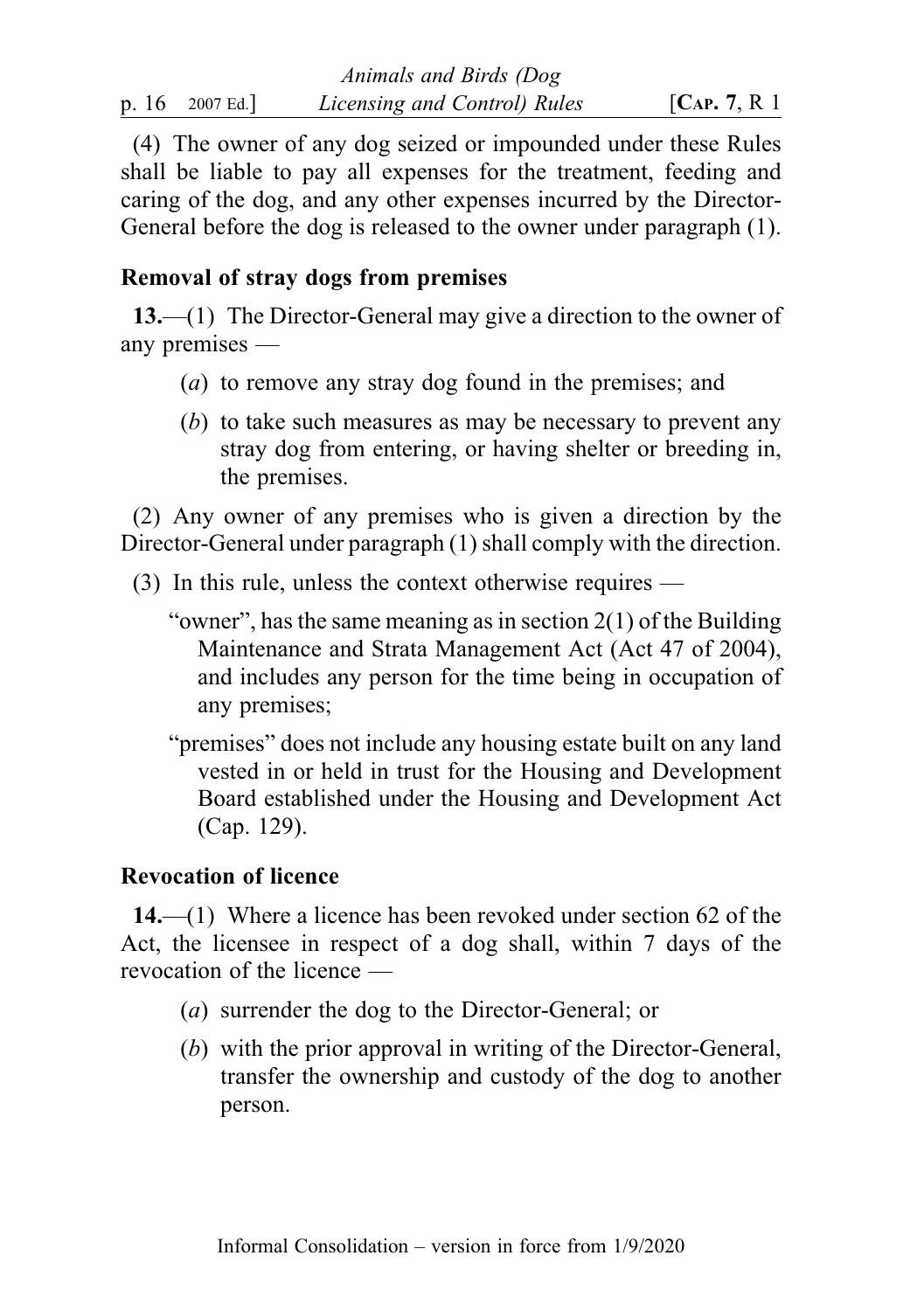|              | Animals and Birds (Dog       |                     |  |
|--------------|------------------------------|---------------------|--|
| CAP. 7, R 1] | Licensing and Control) Rules | [ $2007$ Ed. p. 17] |  |

(2) Where a person whose licence has been revoked fails to comply with paragraph (1), the Director-General may impound the dog and dispose of it in any manner he thinks fit.

15. [Deleted by S 686/2010 wef 15/11/2010]

### **Offences**

**16.** Any person who contravenes rule  $3(1)$ ,  $(2)$  or  $(4)$ ,  $4(7)$  or  $(7A)$ , 4A, 6(1), 7(1), (2) or (4), 8(1), (2) or (4), 8A(5), 11(2), 13(2) or 14(1) shall be guilty of an offence and shall be liable on conviction to a fine not exceeding \$5,000.

> [S 686/2010 wef 15/11/2010] [S 38/2017 wef 01/03/2017]

### Transitional and savings provisions

17.—(1) Notwithstanding the revocation of the Animals and Birds (Dog Licensing and Control) Rules (R 1, 1994 Ed.) and subject to paragraphs  $(2)$  and  $(3)$  —

- (a) any licence for a dog issued under the revoked Rules and which remains valid immediately before 1st September 2007; and
- (b) any licence for a dog issued on or after 1st September 2007 in respect of which the application for the issue or renewal of the licence is made before that date,

shall, unless revoked, and in so far as it is not inconsistent with these  $Rules$  —

- (i) continue and be deemed to be a licence issued under these Rules;
- (ii) be subject to the terms and conditions specified in the licence; and
- (iii) expire on, and be renewable before, the date it would have expired as if these Rules had not been made.

(2) Where a person holds a licence for a dog that is of a breed specified in item 5, 6 or 7 in Part I of the Second Schedule to these Rules, or any crosses thereof, which remains valid immediately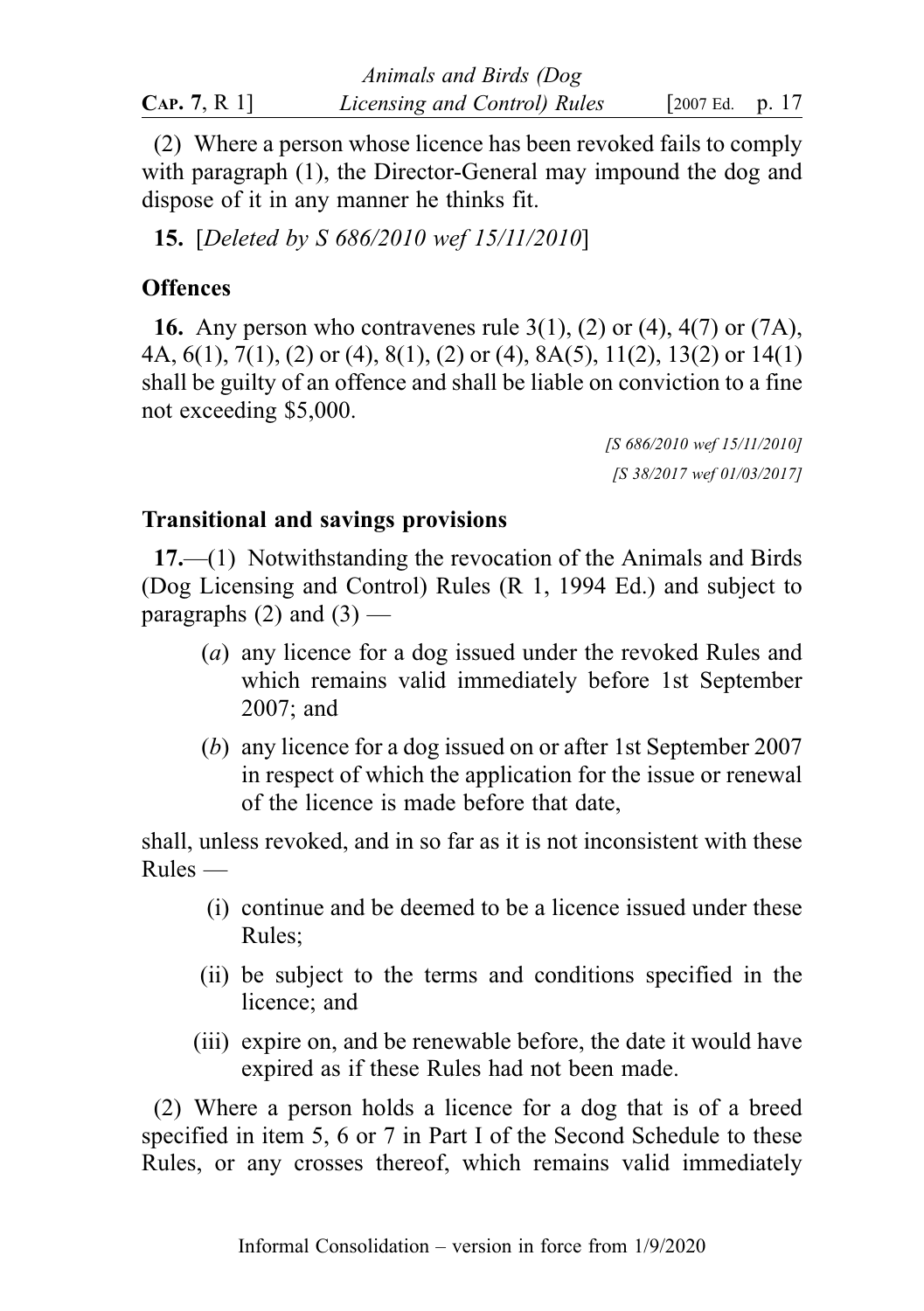|                 | Animals and Birds (Dog       |                  |
|-----------------|------------------------------|------------------|
| p. 18 2007 Ed.] | Licensing and Control) Rules | [ $CAP. 7, R1$ ] |

before 1st September 2007, then unless the licence is revoked, he need not comply with the requirements in rule 8(1) of these Rules until the licence expires.

(3) Where a person holds a licence for a dog (not being of a breed specified in items 1 to 4 in Part I of the Second Schedule to these Rules, or any crosses thereof) which remains valid immediately before 1st September 2007, he need not comply with the requirement in rule  $4(1)(c)$  of these Rules that the dog be implanted with a microchip if, and only if, the licence remains in force or is renewed under these Rules.

#### FIRST SCHEDULE

Rule  $5(1)$  and  $(2)$ 

#### PART I

#### LICENCE FEES FOR DOGS OTHER THAN DOGS MENTIONED IN PARTS II AND III

|  | First column                                                                         | Second column                        | Third column |
|--|--------------------------------------------------------------------------------------|--------------------------------------|--------------|
|  | Type of licence                                                                      | <i>Validity period</i><br>of licence | Fees         |
|  | 1. Licence issued under rule $4(2)$<br>for a dog that is $-$                         | $(i)$ 1 year                         | \$15         |
|  | $(a)$ not sterilised;                                                                |                                      |              |
|  | $(b)$ younger than 5 months of<br>age; and                                           |                                      |              |
|  | $(c)$ to be kept at any premises<br>at which not more than<br>2 other dogs are kept. |                                      |              |
|  | 2. Licence issued under rule 4(2) or                                                 | $(i)$ 1 year                         | \$90         |
|  | renewed under rule $4(6)$ for a dog<br>that is $-$                                   | $(ii)$ 2 years                       | \$165        |
|  | $(a)$ not sterilised;                                                                | $(iii)$ 3 years                      | \$230        |
|  | (b) 5 months of age or older;                                                        |                                      |              |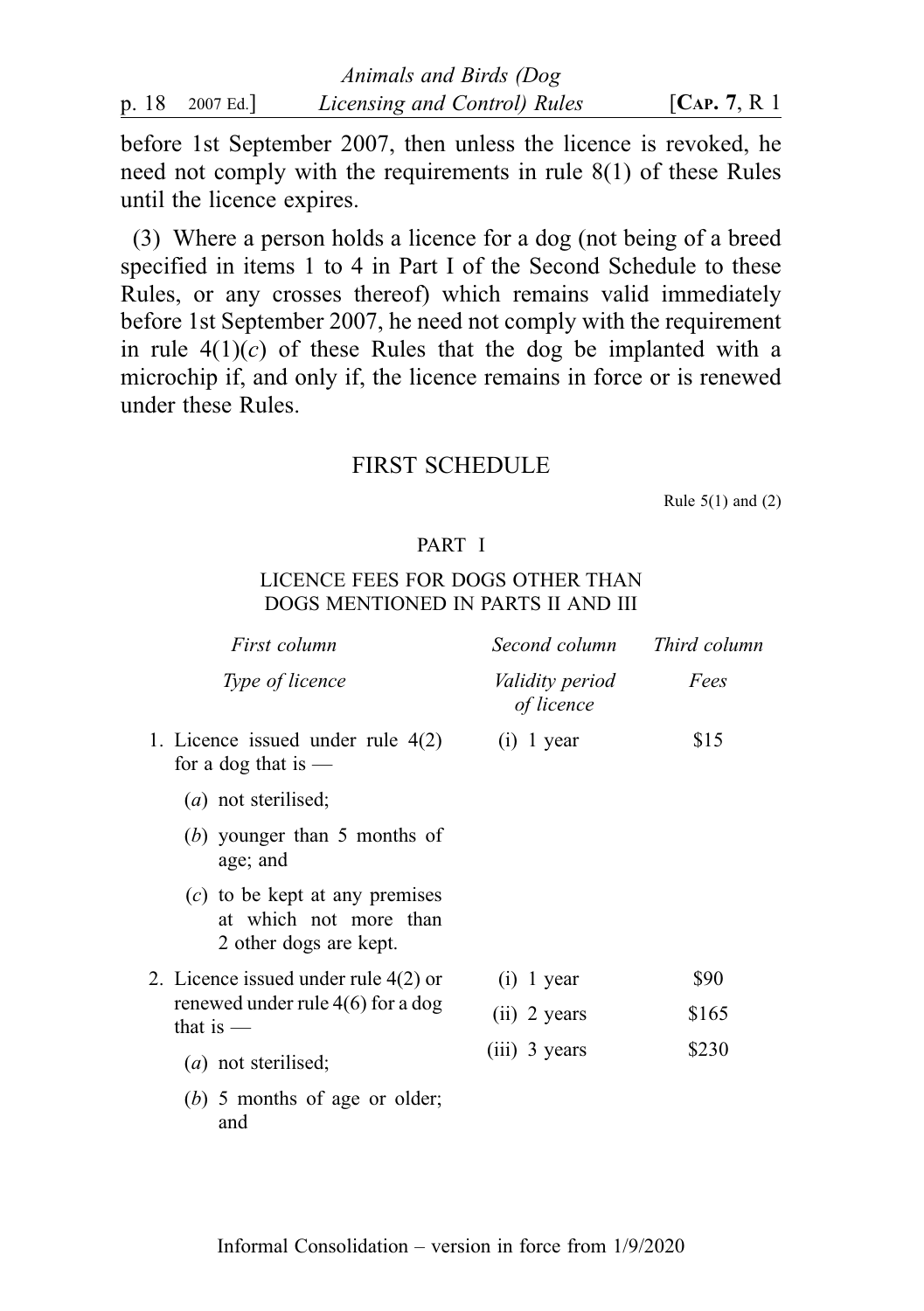| LINGT OCHEDOLE                                                                                                                                                           |                               |              |
|--------------------------------------------------------------------------------------------------------------------------------------------------------------------------|-------------------------------|--------------|
| First column                                                                                                                                                             | Second column                 | Third column |
| Type of licence                                                                                                                                                          | Validity period<br>of licence | Fees         |
| $(c)$ to be kept at any premises<br>at which not more than<br>2 other dogs are kept.                                                                                     |                               |              |
| 3. Licence issued under rule 4(2) or                                                                                                                                     | $(i)$ 1 year                  | \$15         |
| renewed under rule $4(6)$ for a dog<br>that is $-$                                                                                                                       | (ii) 2 years                  | \$25         |
| (a) sterilised; and                                                                                                                                                      | (iii) perpetual               | \$35         |
| $(b)$ to be kept at any premises<br>at which not more than<br>2 other dogs are kept.                                                                                     |                               |              |
| 4. Licence issued under rule 4(2) or                                                                                                                                     | $(i)$ 1 year                  | \$180        |
| renewed under rule $4(6)$ for a dog<br>that is $-$                                                                                                                       | $(ii)$ 2 years                | \$325        |
| (a) not sterilised; and                                                                                                                                                  | (iii) 3 years                 | \$460        |
| $(b)$ to be kept at any premises<br>at which 3 or more other<br>dogs are kept, with the<br>of<br>permission<br>the<br>Director-General<br>granted<br>under rule $3(3)$ . |                               |              |
| 5. Licence issued under rule 4(2) or                                                                                                                                     | $(i)$ 1 year                  | \$180        |
| renewed under rule $4(6)$ for a dog<br>that is $-$                                                                                                                       | (ii) 2 years                  | \$325        |
| (a) sterilised; and                                                                                                                                                      | (iii) perpetual               | \$460        |
| $(b)$ to be kept at any premises<br>at which 3 or more other<br>dogs are kept, with the<br>permission<br>of<br>the<br>Director-General<br>granted<br>under rule $3(3)$ . |                               |              |

# FIRST SCHEDULE — continued

[S 727/2020 wef 01/09/2020]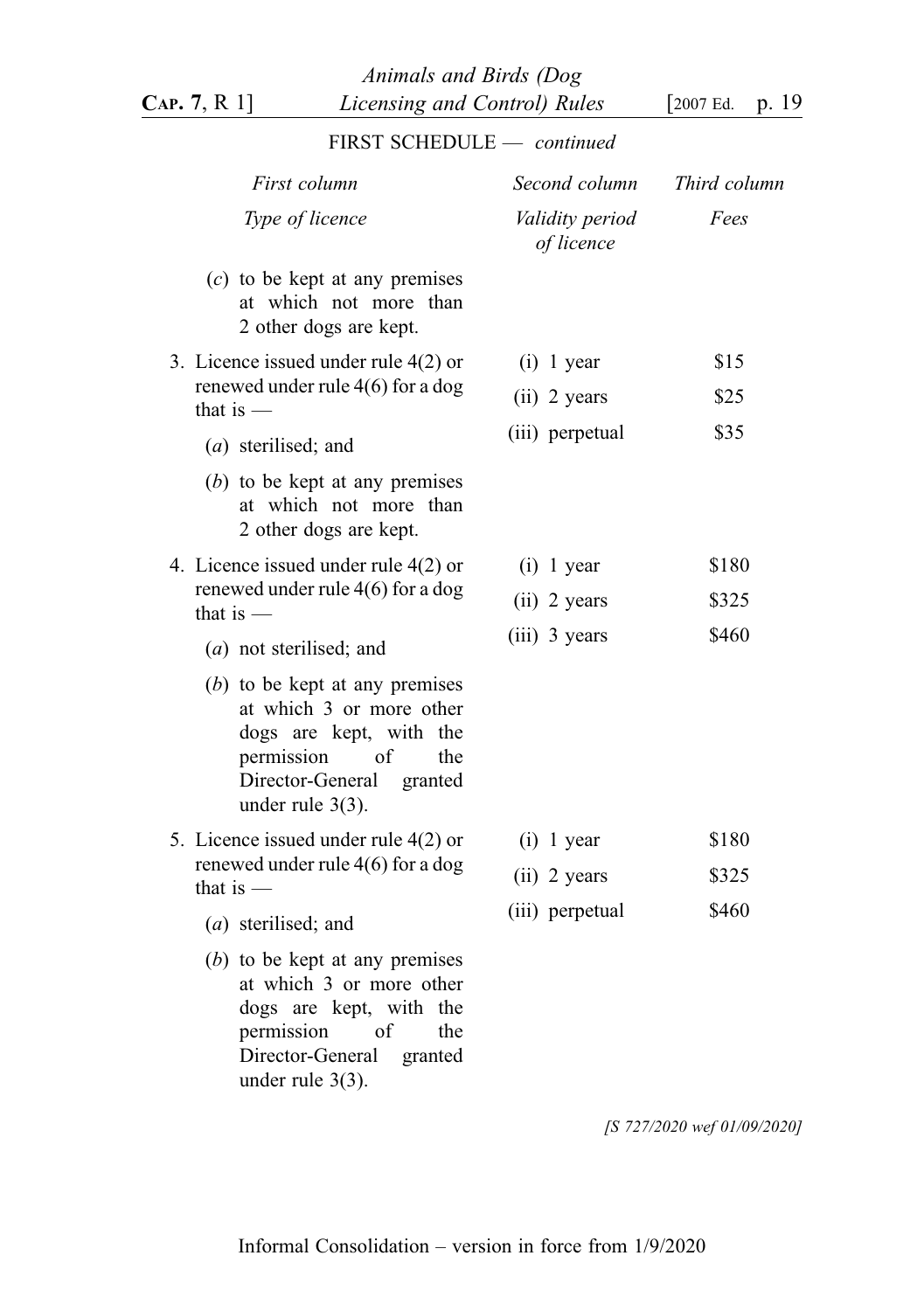#### FIRST SCHEDULE — continued

#### PART II

#### ANNUAL LICENCE FEE FOR DOGS KEPT FOR BREEDING IN DOG FARMS

| 1. More than 300 dogs kept for breeding in the dog<br>farm                            | $$3,500$ per annum |
|---------------------------------------------------------------------------------------|--------------------|
| 2. More than 200 dogs but not more than 300 dogs<br>kept for breeding in the dog farm | $$1,700$ per annum |
| 3. More than 100 dogs but not more than 200 dogs<br>kept for breeding in the dog farm | $$1,100$ per annum |
| 4. 100 or fewer dogs kept for breeding in the dog farm                                | \$650 per annum.   |

[S 38/2017 wef 01/03/2017]

#### PART III

#### ANNUAL LICENCE FEE FOR DOGS KEPT FOR SALE IN DOG FARMS OR PET SHOPS

| 1. More than 100 dogs but not more than 200 dogs kept<br>for sale in the dog farm or the pet shop | $$1,000$ per annum |
|---------------------------------------------------------------------------------------------------|--------------------|
| 2. More than 50 dogs but not more than 100 dogs kept<br>for sale in the dog farm or the pet shop  | \$500 per annum    |
| 3. More than 20 dogs but not more than 50 dogs kept<br>for sale in the dog farm or the pet shop   | \$250 per annum    |
| 4. More than 10 dogs but not more than 20 dogs kept<br>for sale in the dog farm or the pet shop   | \$100 per annum    |
| 5. 10 or fewer dogs kept for sale in the dog farm or the<br>pet shop                              | \$50 per annum.    |

[S 38/2017 wef 01/03/2017]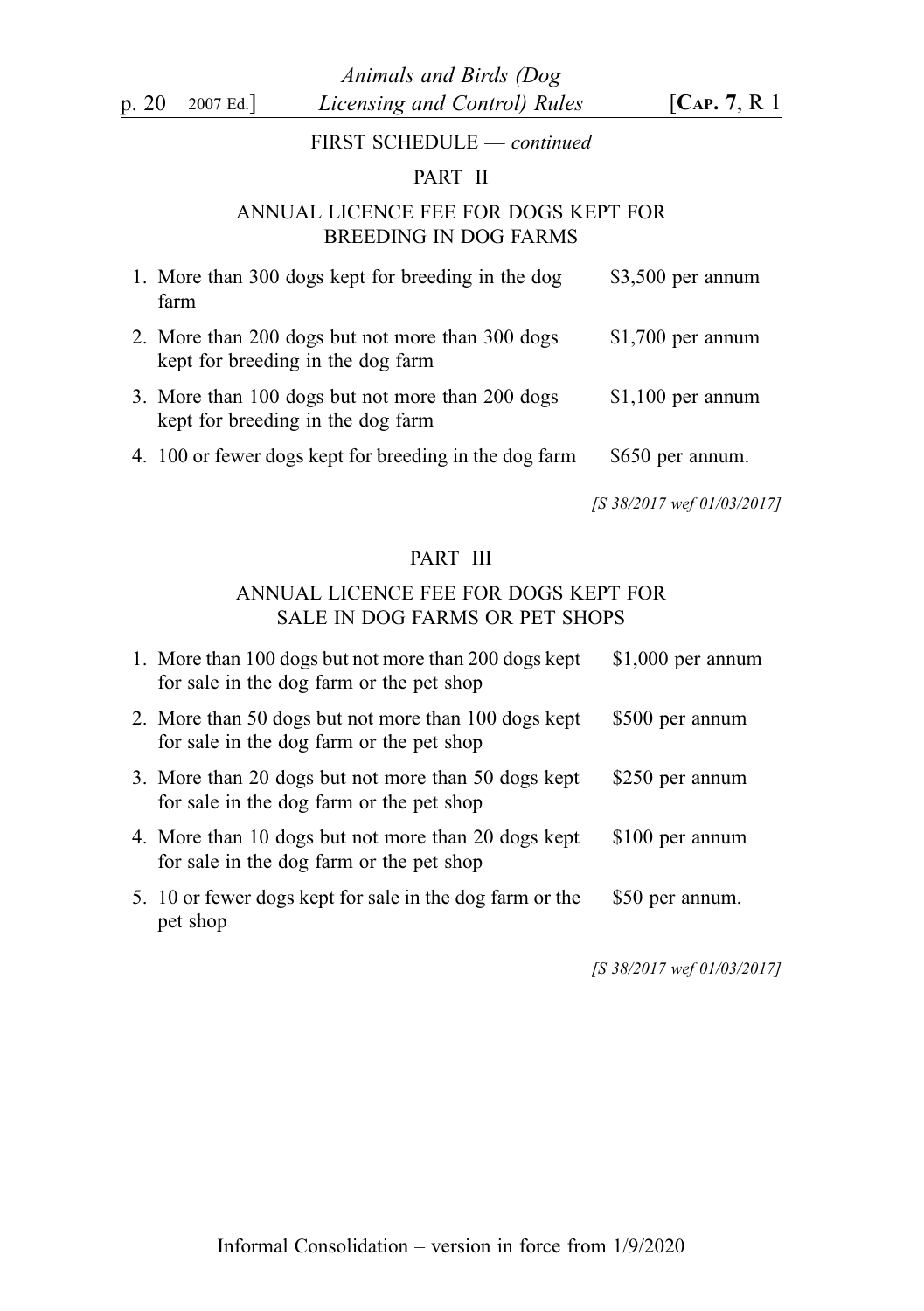### SECOND SCHEDULE

Rules 3(4) and (5), 8(1), (2) and (3) and  $9(1)(c)$ 

#### SPECIFIED DOGS

#### PART I

- 1. Pit Bull, which includes the American Pit Bull Terrier (which is also known as the American Pit Bull and Pit Bull Terrier), American Staffordshire Terrier, Staffordshire Bull Terrier, American Bulldog, and crosses between them and other breeds
- 2. Akita
- 3. Neapolitan Mastiff
- 4. Tosa
- 5. Dogo Argentino
- 6. Fila Brasileiro
- 7. Boerboel
- 8. Perro De Presa Canario
- 9. Crosses of 1 to 8.

[S 686/2010 wef 15/11/2010]

[S 686/2010 wef 15/11/2010]

#### PART II

- 1. Bull Terrier
- 2. Doberman Pinscher
- 3. Rottweiler
- 4. German Shepherd Dog with its related breeds such as the Belgian Shepherd Dog and the East European Shepherd Dog
- 5. Mastiffs, including the Bull Mastiff, Cane Corso and Dogue De Bordeaux

[S 686/2010 wef 15/11/2010]

6. Crosses of 1 to 5.

[G.N. No. S 413/2007]